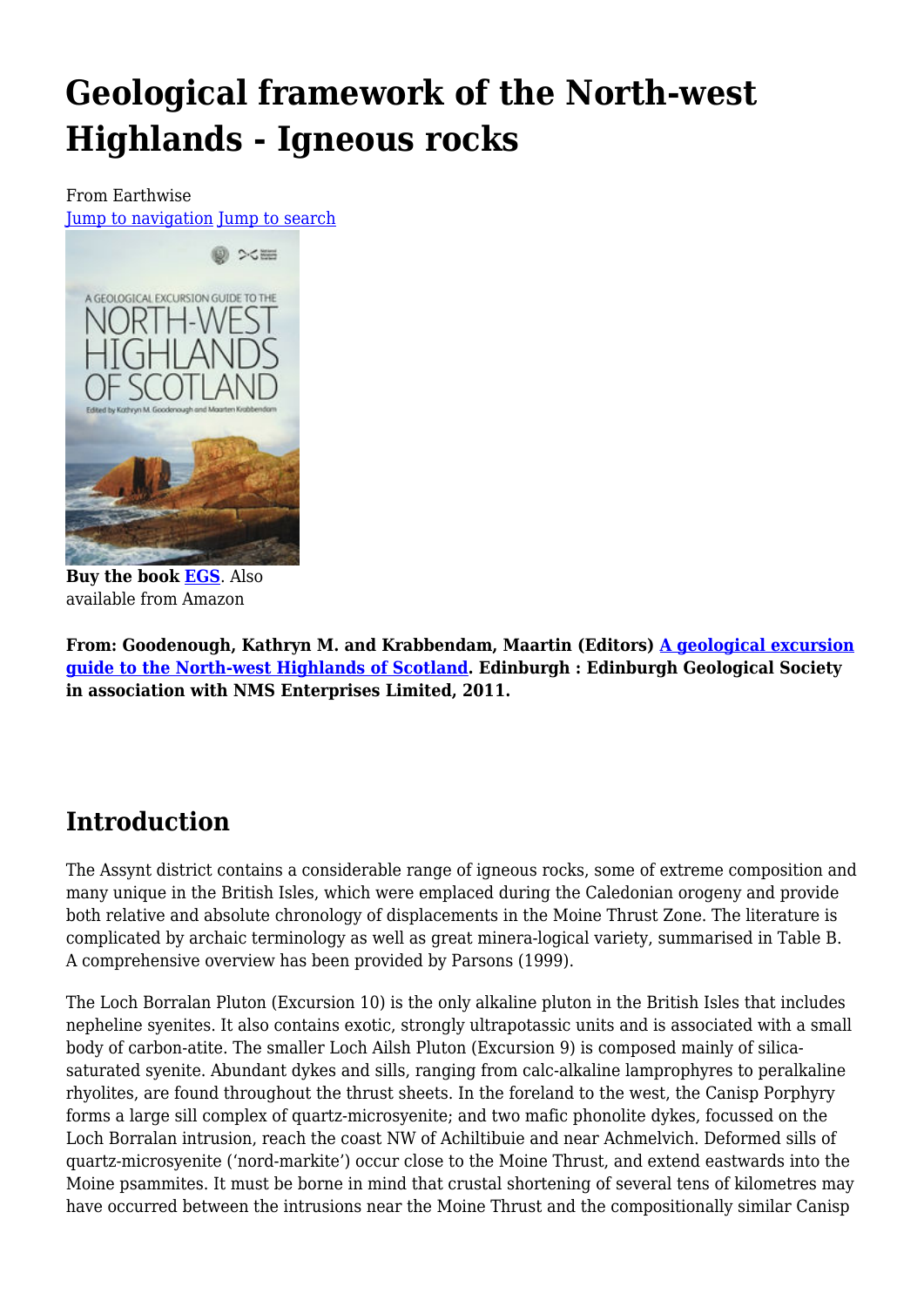Porphyry Sills in the foreland.

| <b>Current rock names</b><br>Units in the Loch Borralan<br>Complex<br>Late suite | <b>Early names</b>    | <b>Mineralogy</b>                                                                                                                                 |
|----------------------------------------------------------------------------------|-----------------------|---------------------------------------------------------------------------------------------------------------------------------------------------|
| Cnoc na Sroine quartz-syenite                                                    | Nordmarkite           | Alkali feldspar, quartz, aegirine-<br>augite and/or alkali amphibole, ±<br>melanite garnet                                                        |
| Altnacealgach alkali-feldspar-<br>syenite<br><b>Early suite</b>                  | Perthosite            | Nearly monomineralic alkali-<br>feldspar rock. Minor melanite.                                                                                    |
| Ledmore nepheline-syenite                                                        | Ledmorite             | Alkali feldspar, nepheline, melanite<br>garnet, diopsidic augite, biotite                                                                         |
| "Allt a' Mhuilinn pseudoleucite-                                                 |                       |                                                                                                                                                   |
| syenite and associated rocks"                                                    | Borolanite            | Alkali feldspar, nepheline, melanite<br>garnet, biotite in matrix. Alkali<br>feldspar and nepheline intergrowths<br>as pseudomorphs after leucite |
|                                                                                  | Shonkinite            | Diopsidic pyroxene in a matrix of<br>alkali feldspar and zeolite replacing<br>nepheline                                                           |
| Bad na h-Achlaise ultramafic<br>rocks                                            | Cromaltite            | Diopsidic pyroxene and/or<br>hornblende, ilmenomagnetite,<br>biotite, apatite and melanite garnet                                                 |
| Sövite (calcite carbonatite)<br><b>Dykes and sills</b>                           |                       | Calcite $\pm$ phlogopite and apatite                                                                                                              |
| Porphyritic trachyte swarm                                                       |                       | Plagioclase phenocrysts in matrix of<br>aligned alkali feldspar laths                                                                             |
| Ledmorite swarm (nepheline-<br>syenite)                                          | Ledmorite             | Phenocrysts of euhedral melanite<br>garnet, aegirine and biotite in<br>orthoclase and nepheline matrix                                            |
| Nordmarkite swarm (quartz-<br>microsyenite)                                      | Nordmarkite           | Alkali feldspar phenocrysts in matrix<br>of alkali feldspar, quartz, biotite ±<br>aegirine-augite, alkali amphibole                               |
| Peralkaline rhyolite swarm                                                       | Grorudite             | Alkali feldspar and aegirine<br>phenocrysts in quartz, feldspar,<br>aegirine matrix                                                               |
| Canisp Porphyry (quartz-<br>microsyenite)                                        | Canisp Porphyry       | Alkali and plagioclase feldspar<br>phenocrysts in feldspar, quartz<br>matrix                                                                      |
| Hornblende-microdiorite swarm                                                    | Hornblende porphyrite | Phenocrysts of hornblende and<br>plagioclase, $\pm$ biotite, in feldspathic<br>matrix                                                             |
| Vogesite swarm                                                                   | Vogesite              | Hornblende phenocrysts, $\pm$<br>diopside, in plagioclase, hornblende,<br>quartz matrix                                                           |
|                                                                                  |                       |                                                                                                                                                   |

**Units in the Loch Ailsh Pluton**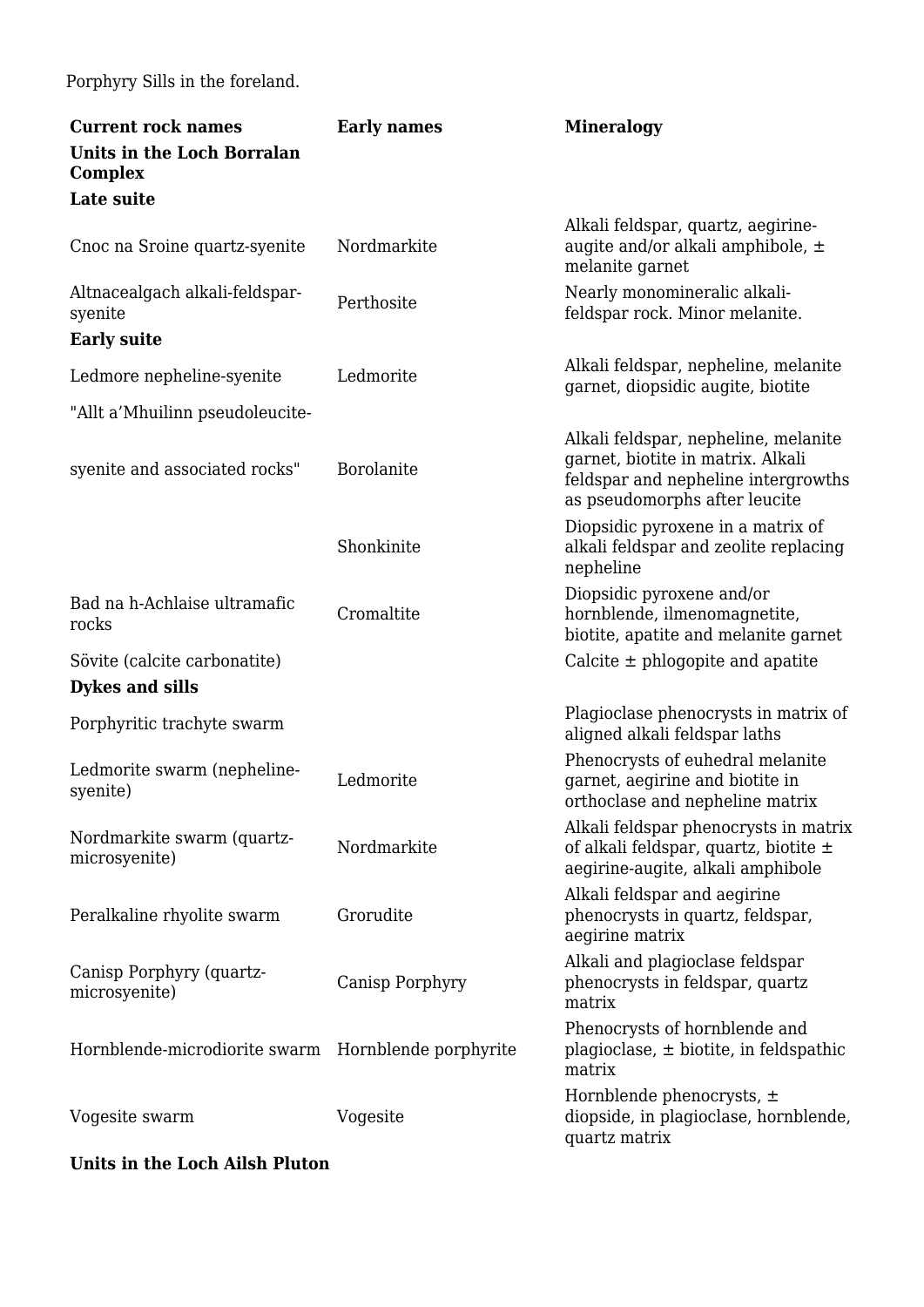| Loch Ailsh syenite S3         | Aegirine-melanite-syenite   | Nearly monomineralic alkali<br>feldspar-syenite with small amounts<br>of alkali pyroxene and melanite<br>garnet |
|-------------------------------|-----------------------------|-----------------------------------------------------------------------------------------------------------------|
|                               | Perthosite                  | Nearly monomineralic alkali<br>feldspar rock with small amounts of<br>aegirine-augite                           |
| Loch Ailsh syenite S2         | Pulaskite and nordmarkite   | Alkali feldspar syenite with aegirine-<br>augite, $\pm$ riebeckite $\pm$ minor quartz                           |
| Loch Ailsh syenite S1         | Pulaskite and nordmarkite   | Alkali feldspar syenite with augitic<br>pyroxene                                                                |
| Melanocratic pyroxene-syenite | Shonkinite                  | Diopside and biotite, $\pm$ hornblende,<br>in clusters set in alkali feldspar.                                  |
| Loch Ailsh ultramafic rocks   | Pyroxenite and hornblendite | Diopsidic pyroxene,<br>ilmenomagnetite, apatite, biotite.<br>Hornblende sometimes replaces<br>diopside          |

The alkaline plutons are part of a strip of late Caledonian intrusions that occur along, and slightly to the east of, the Moine Thrust Zone, extending from Loch Loyal in the north to Glen Dessary in the south. The alkaline igneous activity represents the north-west edge of the slightly younger, calcalkaline granitic magmatism that dominates the remainder of the Highlands and Southern Uplands. Like alkaline magmatism else-where it extended over a long period of time, from  $448 \pm 2$  Ma at Glen Dessary (van Breemen *et al*., 1979b; Goodenough *et al*., 2011) to 425 ± 3 Ma at Ratagain (Rogers and Dunning, 1991). Alkaline magmatism is most commonly associated with extension of the crust, as in the rift-valleys of present-day East Africa, but the North-west Highlands are a region of marked crustal shortening. A westward-dipping subduction zone has been postulated to exist beneath the Scottish Caledonides and many of the alkaline igneous rocks in the North-west Highlands have affinities with shoshonites, subduction-related basaltic rocks unusually rich in potassium (Thompson and Fowler, 1986; Thirlwall and Burnard, 1990). The source of ultrapotassic magmas and carbonatites is usually placed in the mantle. It is possible that the alkaline magmas arose by partial melting, during subduction, of mantle enriched in alkalis during an earlier phase of carbon-atitic metasomatism, as has been postulated for subduction-related ultra-potassic rocks in Italy. However, this does not explain the localisation of alkaline magmatism to a narrow band near the Moine Thrust Zone.

The Loch Borralan Pluton, in southern Assynt, is divided into early and late suites (Woolley, 1970), the former being dominated by silica-undersaturated rocks that include pyroxenites and nepheline syenites (see Table B). Ultrapotassic rocks ('pseudoleucite syenites'), containing white spots made of nepheline and potassium-rich feldspar replacing the potas-sium-rich feldspathoid leucite, are mainly confined to the eastern end of the outcrop of the early suite. A carbonatite, which contains xenoliths of nepheline syenite, is emplaced in Durness Group dolostones 400m outside the main Loch Borralan Pluton, but is most probably related to the early suite (Young *et al*., 1994). The late suite cuts through the undersaturated units and is composed of silica-saturated or quartz-bearing alkali feldspar syenites. The relationships between the multiplicity of rock types in the early suite are difficult to establish because of poor exposure, but strong crystal fractionation, much of it in magma chambers below the present level, is likely to have been involved. The quartz-bearing late suite cannot, however, have been derived directly from the early suite by crystal fractionation; no amount of fractionation can change a magma from being silica undersaturated to silica saturated.

The Loch Ailsh Pluton is less diverse and composed largely of very leucocratic alkali feldspar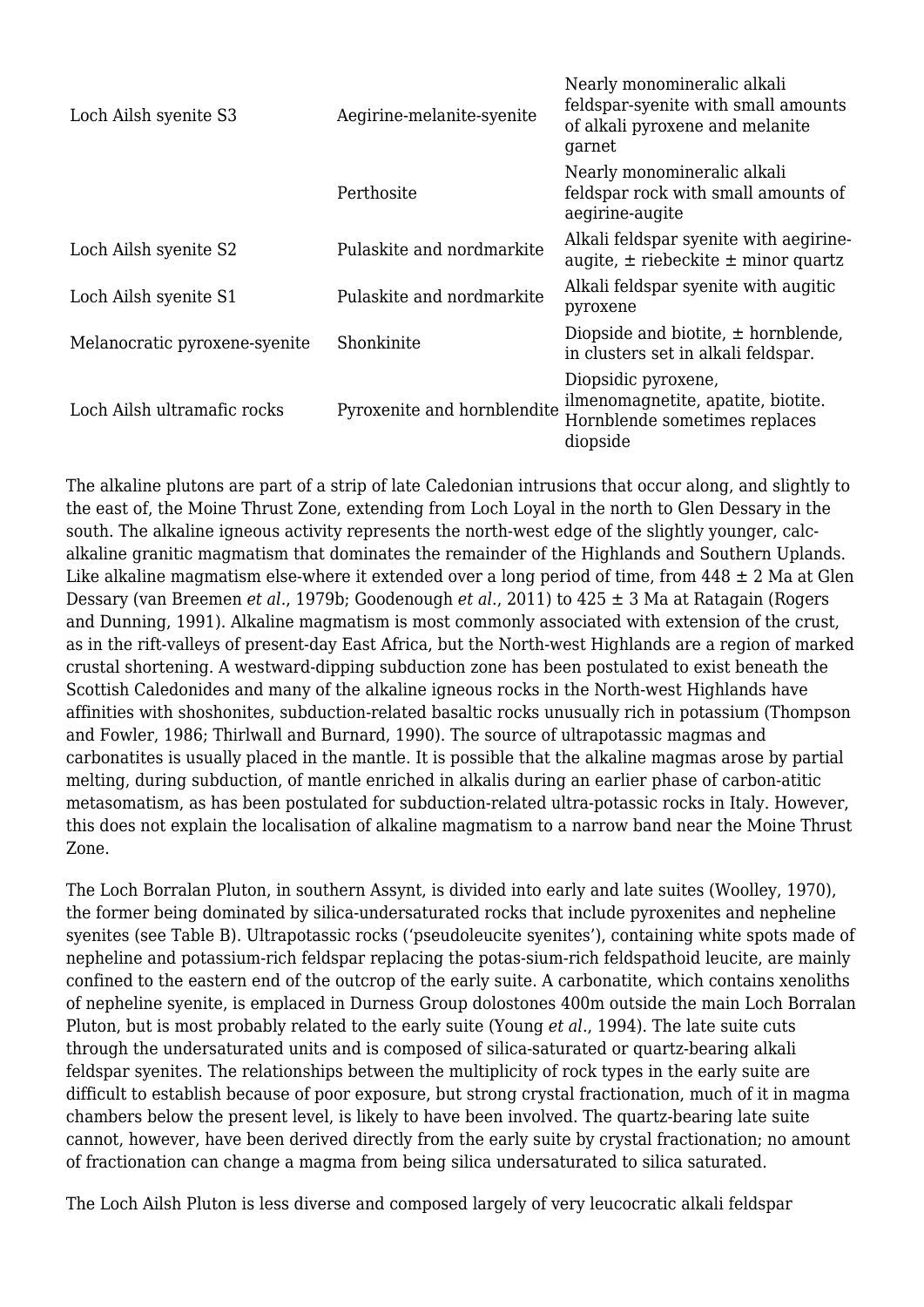syenites, some with small amounts of quartz, formed in three magmatic pulses termed S1, S2 and S3 (Parsons, 1965a). As at Loch Borralan, ultramafic pyroxenites occur only where the magmas were in contact with Durness Group dolostone. In places there is clear evidence that some pyroxenites have been produced by reactions between silicate magma and dolomite, but at Loch Borralan there is good evidence that the main mass of biotite pyroxenite is intrusive. The reason for the association with dolostone is not understood. It would require extremely high temperatures to produce magmas of the composition of the diopside-biotite pyroxenites and emplacement as a cumulate mush is probable.

Dykes and sills of the North-west Highlands Minor Intrusion Suite are abundant throughout the Assynt Culmination, but are rare elsewhere (Sabine, 1953; Goodenough *et al*., 2004). The main suite of minor intrusions varies in composition from lamprophyres, through hornblende diorites to peralkaline rhyolites, all of which have been deformed and were clearly intru-ded prior to thrusting. These intrusions are unevenly distributed through the thrust sheets. The most basic type comprises dark grey-weathering vogesites (hornblende-bearing lamprophyres) that occur predominantly in the Durness Group dolostones in the Sole Thrust Sheet. In contrast the most evolved type, the brick-red peralkaline rhyolites, mainly occur above the Ben More Thrust, and cut the slightly earlier Loch Ailsh Pluton. There is therefore a hint of regional variation in magmatism prior to crustal shortening. The various types of minor intrusive include both calc-alkaline and alkaline compositions, and are thought to have formed by fraction-ation from a common parental magma, formed in a mantle source modified by subduction-related components (Goodenough *et al*., 2004).

# **[References](http://earthwise.bgs.ac.uk/index.php/References_-_Geological_excursion_guide_to_the_North-west_Highlands_of_Scotland)**

## At all times follow: [The Scottish Access Codea](http://www.outdooraccess-scotland.com/the-act-and-the-code/introduction)nd [Code of conduct for](https://www.scottishgeology.com/where-to-go/geological-fieldwork-code/) [geological field work](https://www.scottishgeology.com/where-to-go/geological-fieldwork-code/)

Retrieved from

'[http://earthwise.bgs.ac.uk/index.php?title=Geological\\_framework\\_of\\_the\\_North-west\\_Highlands\\_-\\_I](http://earthwise.bgs.ac.uk/index.php?title=Geological_framework_of_the_North-west_Highlands_-_Igneous_rocks&oldid=24335) [gneous\\_rocks&oldid=24335](http://earthwise.bgs.ac.uk/index.php?title=Geological_framework_of_the_North-west_Highlands_-_Igneous_rocks&oldid=24335)' [Category](http://earthwise.bgs.ac.uk/index.php/Special:Categories):

[2. Northern Highlands](http://earthwise.bgs.ac.uk/index.php/Category:2._Northern_Highlands)

# **Navigation menu**

#### **Personal tools**

- Not logged in
- [Talk](http://earthwise.bgs.ac.uk/index.php/Special:MyTalk)
- [Contributions](http://earthwise.bgs.ac.uk/index.php/Special:MyContributions)
- [Log in](http://earthwise.bgs.ac.uk/index.php?title=Special:UserLogin&returnto=Geological+framework+of+the+North-west+Highlands+-+Igneous+rocks&returntoquery=action%3Dmpdf)
- [Request account](http://earthwise.bgs.ac.uk/index.php/Special:RequestAccount)

#### **Namespaces**

- [Page](http://earthwise.bgs.ac.uk/index.php/Geological_framework_of_the_North-west_Highlands_-_Igneous_rocks)
- [Discussion](http://earthwise.bgs.ac.uk/index.php?title=Talk:Geological_framework_of_the_North-west_Highlands_-_Igneous_rocks&action=edit&redlink=1)